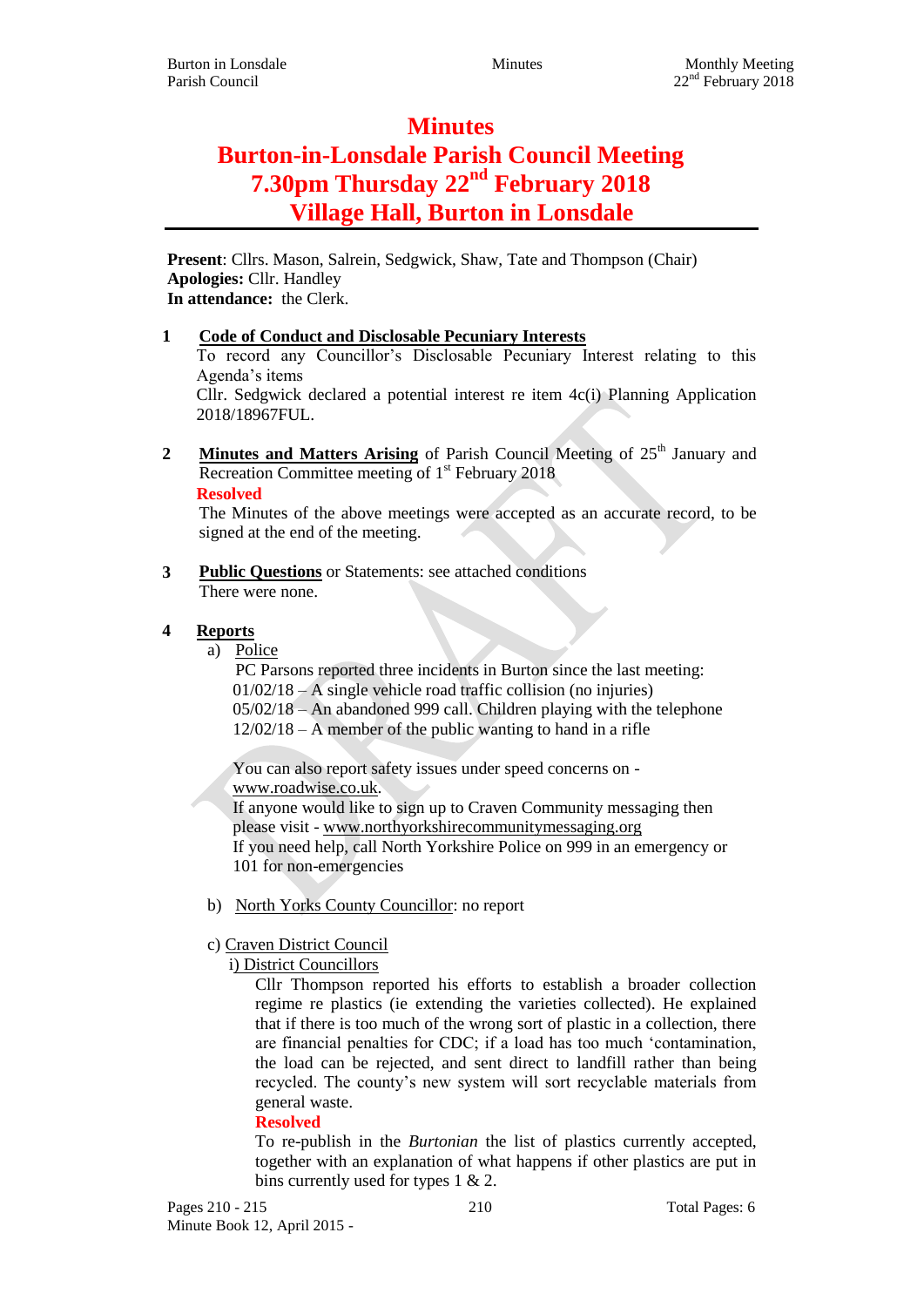Parish Council 22<sup>nd</sup> February 2018

#### ii) Planning Matters

Applications

2018 18967FUL: Conversion of church to 2 no. houses and formation of new car parking spaces; Methodist Church, High Street, LA6 3JU. David Brown, representing the applicant, reminded the meeting of his report to the annual meeting two or three years ago "Watch this Space"; now the chapel is too big for the current congregation; the plans are to convert the church building only, leaving the School Room for worship and social events. If the application is successful, plans to refurbish the School Room will be drawn up.

The application was considered in detail:

Cllr. Salrein: concerned about size of proposed parking spaces (one space for each two bedroomed property)

Cllr. Tate: concerned about current access to School Room via ramp Cllr. Shaw: concerned about impact of proposed works during construction period on residents and traffic. Could deliveries be restricted to certain times? Could a traffic management scheme for the works duration be used?

Cllr. Thompson proposed writing to the Planning Dept: "the council has no objection in principle to the application and supports the application. However there are concerns regarding the impact on traffic flow during the works and suggest delivery conditions be applied for the period of construction.

There was further discussion, and Cllr Thompson asked councillors if they would like to submit the above comments. Following a show of hands it was

**Resolved**

No comments be submitted, as the councillors are happy with the application as it stands.

2018/18953/HH: Replacement domestic outbuilding for utility and hobby use; Caravan, Clay Barn, Bentham Moor Road, Burton-in-Lonsdale, LA6 3LL

It was noted the proposed replacement building is larger than the original.

**Resolved**

No comments to be submitted.

iii) Parishes Liaison Meeting: Wed 21<sup>st</sup> March 2018, District

Council offices, Skipton

Noted that Councillors and Clerks are invited to the meeting; Cllr Thompson noted that it was somewhat reassuring that parishes appear to be dealing with similar problems, and interesting to discuss solutions.

d) Clerk

YLCA; Correspondence

The Clerk reported a preliminary email giving details of the forthcoming local council elections on  $3<sup>rd</sup>$  May; a poster will be going up inviting enquiries about standing for election and the work involved as a local councillor. Burton in Lonsdale Parish Councillors will be stepping down as a whole before the election; candidates are invited to stand for election for the period 2018-2022.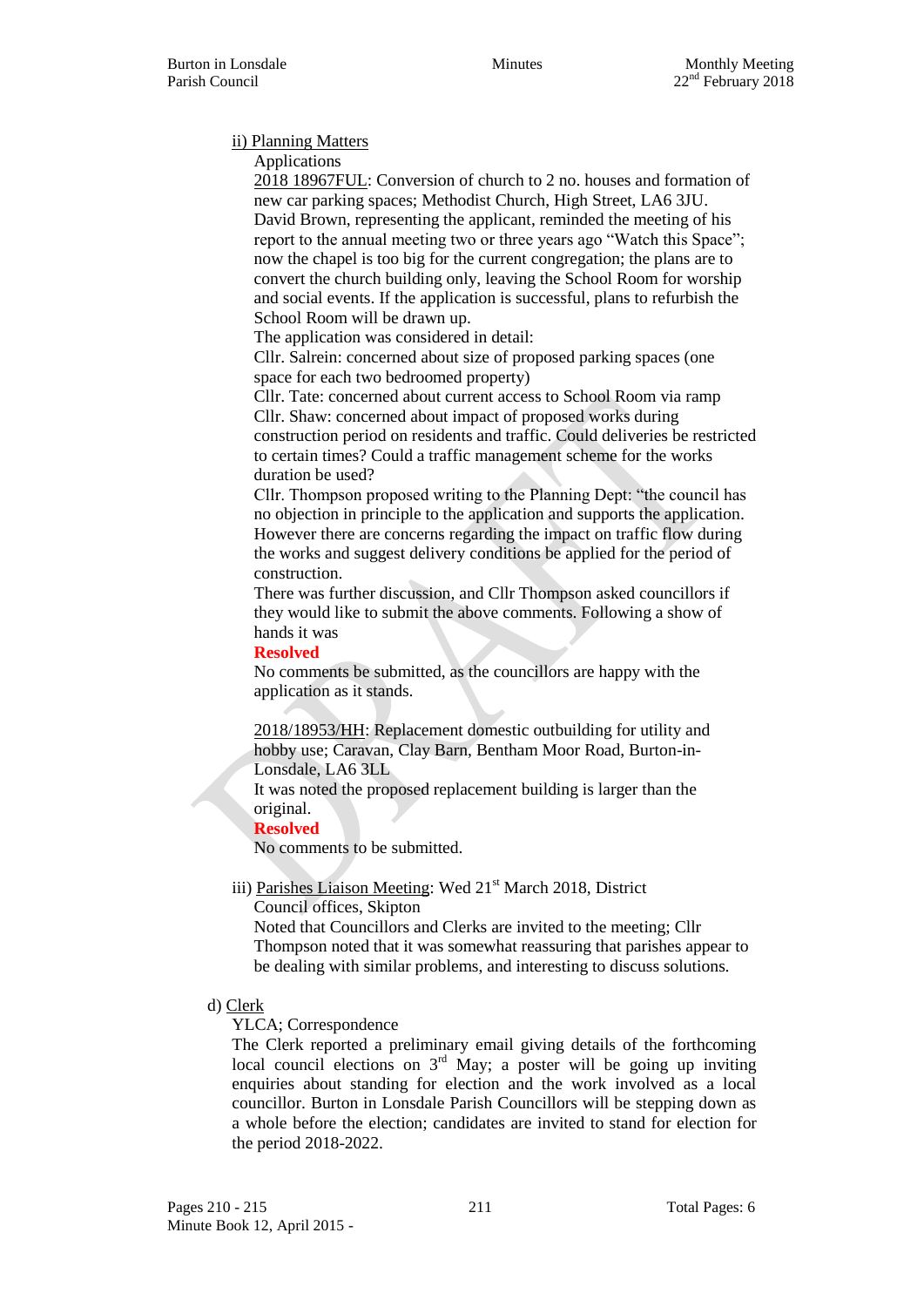#### **5 Finance Matters**

- a) Bank balances, including receipts since statement date The Clerk gave details as per the appendix.
- b) Approval of payments of budgeted and non budgeted items The Clerk gave details as per the appendix. **Resolved**

To approve the payments as per the appendix; cheques to be signed after the meeting.

#### **6 World War One Commemoration of end of War**

a) Invitation to village groups to assist with Bonfire Beacon arrangements November 2018.

A preliminary meeting will be held at 7pm on Tuesday  $6<sup>th</sup>$  March in the Village Hall to discuss the various activities planned for the Commemoration.

It was noted a previous meeting had agreed to investigate the cost of buying a purpose-built beacon for the event; funding may be available from the Village Projects Fund and the Ward Councillors' Fund.

b) Commemoration village football match  $10<sup>th</sup>$  November; waiver of hire charge requested.

#### **Resolved**

To waiver the fee payable by the organisers; the Parish Council will pay the hire charge(s) on behalf of the village.

#### **7 Parish Councillor Reports**

a) Village Hall Committee

Cllr Salrein reported the UCLAN students engaged to study possible improvements to the building did not appear as promised; new chairs (hopefully more comfortable) bought and now in use.

#### b) Bentham Common Lands Charity

Meeting not yet held; Cllr Salrein encouraged inclusion of Woodland Trust representative at meeting.

- c) Woodland Trust: no report.
- d) Local Footpath Volunteers

Cllr Thompson reported two small jobs done recently with NYCC Countryside Access Service, outside the Burton Area. The Service has been reminded about supplying materials to re build the steps on the footpath down to Bogg Beck from the High Street.

Cllr Thompson is assisting with designing a digital footpath fault reporting system and encouraged councillors for any comments/suggestions.

The Clerk informed the meeting that the right hand side banking immediately downstream of the footbridge across Bogg Beck is in need of urgent attention; several gabions have been washed away; the earth banking behind has been eroded away; the gabion closest to the bridge has started to break up; if not repaired the footbridge bridge is in danger of being undermined/washed away.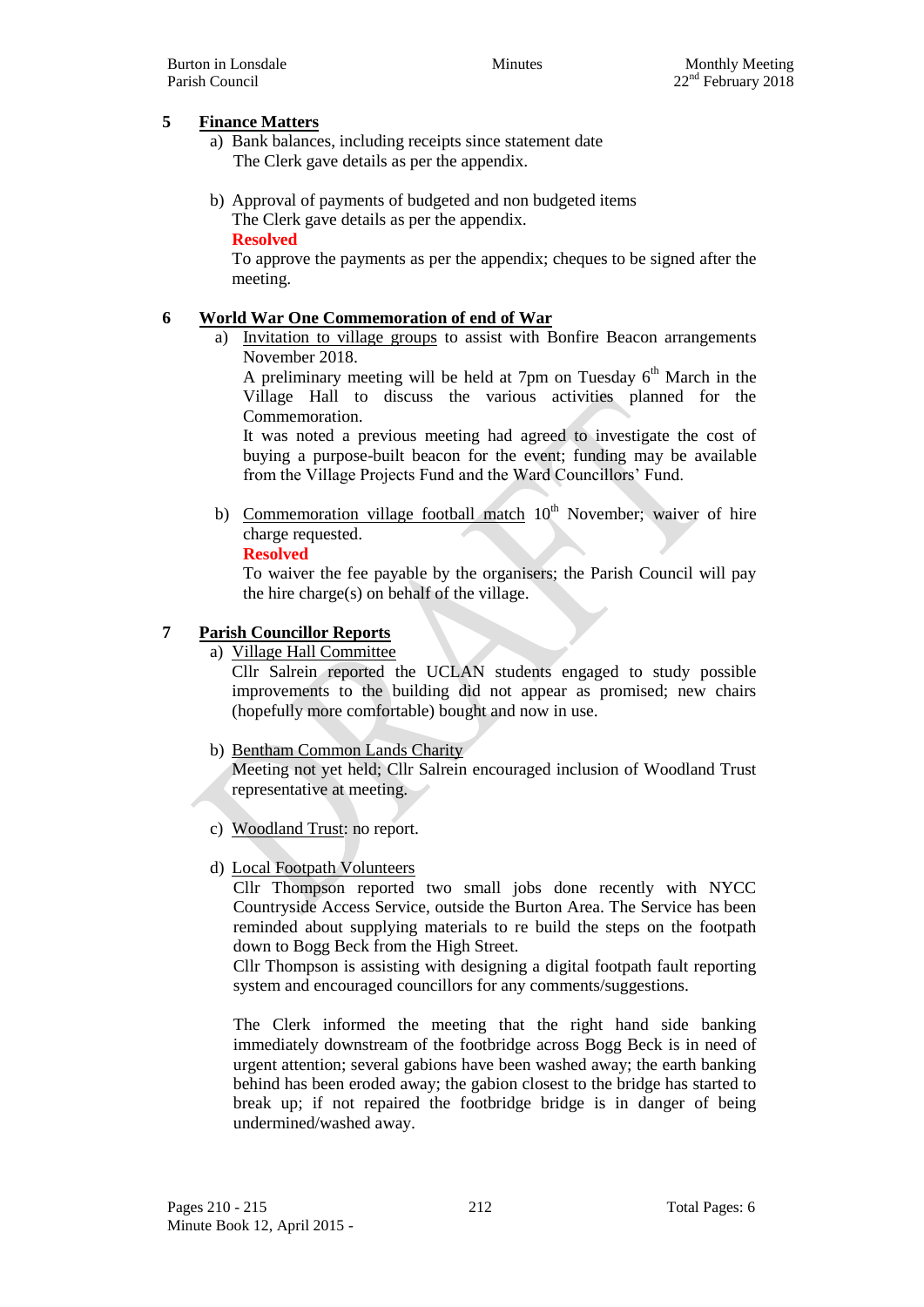#### **8 Recreation Committee**

#### a) Play Area:

- i) Equipment procurement: final selection Cllr Thompson reported the supplier has been chosen – the new piece of equipment will offer a wide range of activities for children; installation work should start by end March.
- ii) inspection reports Cllr Thompson and Mike Illsley are monitoring play equipment; there doesn't appear to be any further vandalism at present. Maintenance materials are on order.
- b) Pavilion: bookings, maintenance, including cleaning

Bookings: low level, due to bad weather, lack of football players. However, should increase as weather improves.

Three security cameras have been installed.

New solar panels with battery storage to generate electricity were installed at the beginning of February; it is hoped to be able to supply power not only to the pavilion for heating and lighting, but also eventually to the all-weather pitch lights.

c) Park Run: proposal to create a regular Park Run on Recreation Field (Saturday mornings).

#### **Resolved**

Once plans for the Park Run are clearer, then hire charges will be discussed.

#### **9 Maintenance Reports**

- a) Village Green, including War Memorial: nothing to report.
- b) Riverside Land

Cllr Thompson reported the sign advising no access beyond No. 5 installed recently.

It was commented that the small 'island' in the river close to the bank opposite Nos 1-5 has changed following recent bad weather. It was agreed to monitor changes in the event of further adverse weather conditions.

#### c) Very Old and Separate Churchyard

Cllr Thompson reported the mower is being serviced ready for the coming season; Clerk to write to Mike Biles enquiring if he will be helping with the grass cutting this year.

- d) Street Lighting: no report
- e) Public benches

Mike Illsley has re-varnished/painted all the benches on the south side of the village. The remainder (Ireby Road) will be completed by the beginning of Spring.

### **10 Items to be included by Clerk in press release**

#### **Resolved**

To report on Cllr Thompson's efforts to broaden plastics recycling in Burton and the Craven area.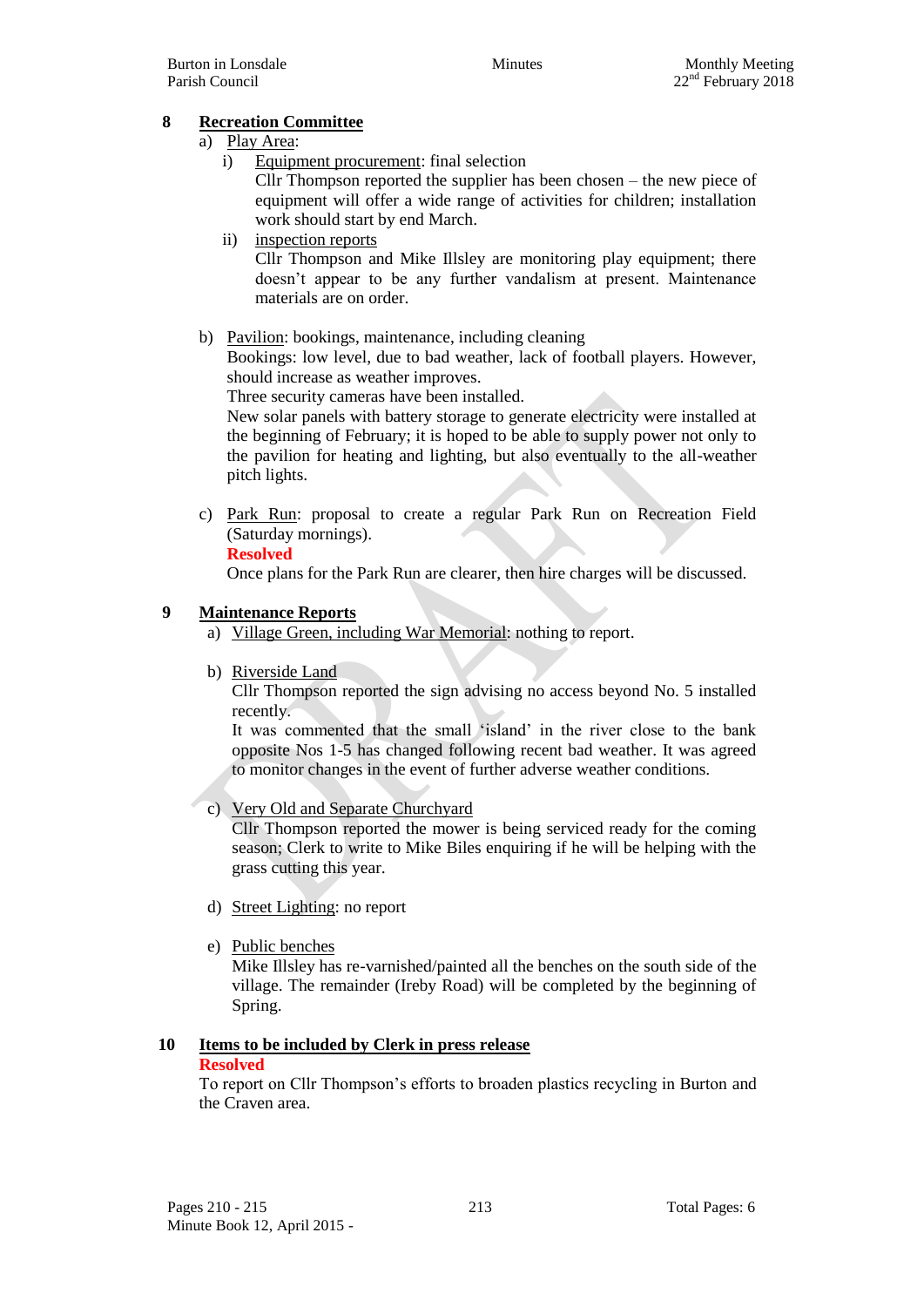#### **11 Meetings dates, times and venues**

a) March 2018 Parish Council meeting **Resolved**

To hold the last meeting of the year on Thursday  $22<sup>nd</sup>$  March at 7.30pm in the Village Hall.

b) calendar dates for April 2018- March 2019, including Annual Parish Meeting 2018

**Resolved**

To hold the Annual Parish Meeting on Thursday 19<sup>th</sup> April 2018, at 7.30pm in the Village Hall.

The Clerk confirmed the list of dates to May 2018 published on the website has been amended. The list for 2018-19 will be published in due course.

Meeting ended at 8.45pm.

**Signed ........................................................ Dated ..........................**